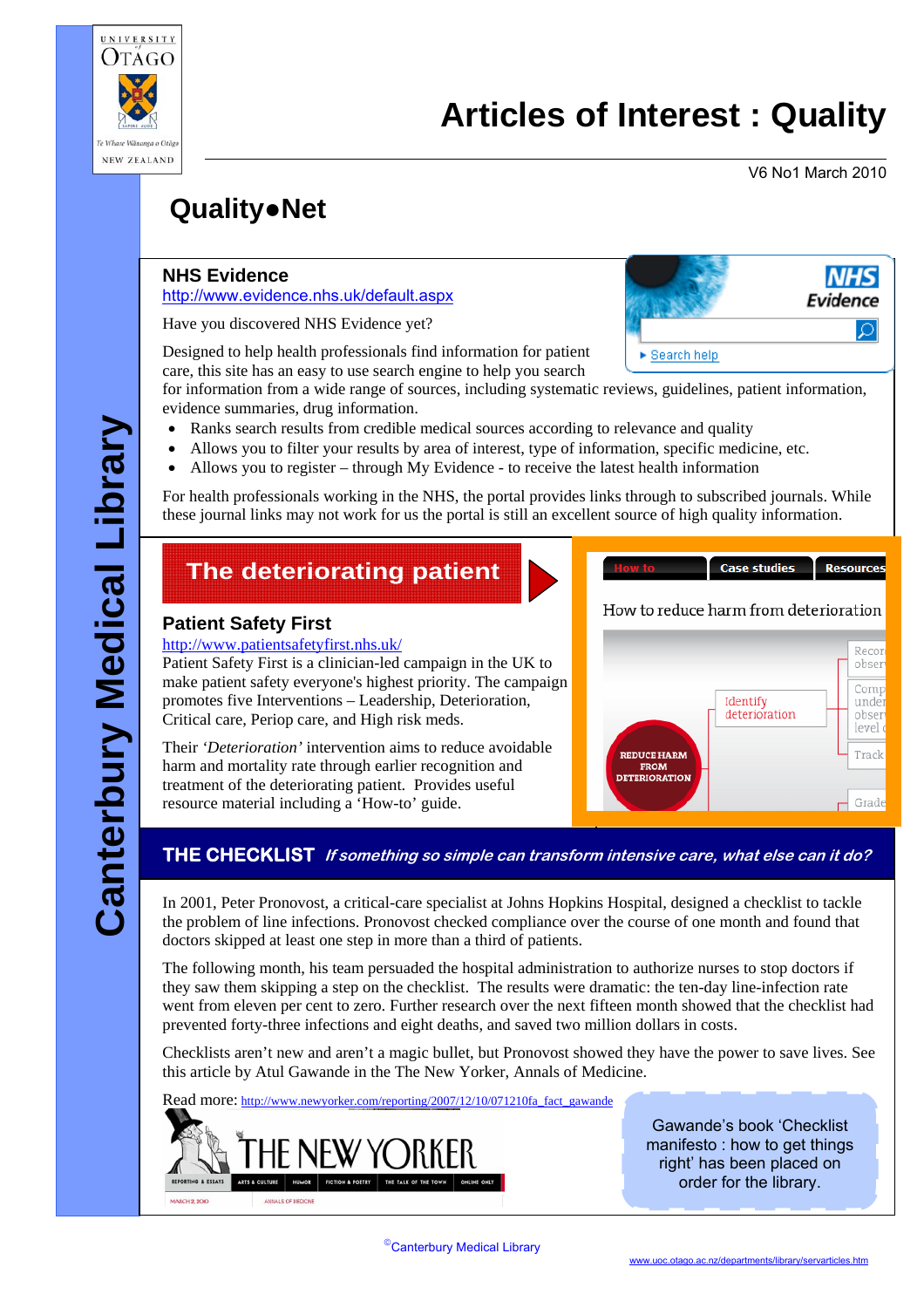### **Clinical Audit Support Centre (UK)**

#### <http://www.clinicalauditsupport.com/index.html>

The Clinical Audit Support Centre (UK) supports clinical audit activities of healthcare professionals across the UK. Their site provides useful resources for clinical audit such as a newsletter (*Clinical Audit Today*), handbooks on clinical audit, and sample size calculators.

The February 2010 issue of the newsletter is well worth a read. John Grant-Casey, Project Manager, NHS Blood and Transplantion, takes a humorous look at getting your sample size right. Simon Dodds, Consultant Surgeon at Good Hope Hospital looks at the challenges of quality improvement in a healthcare environment.

Simon says that quality improvement requires a far more sophisticated approach than just measuring our performance against standards. For instance a standard such as "4 hours maximum wait in A&E" is useful but pushing patients out heedlessly after 4 hours will not improve the quality of care.

Simon suggests that healthcare organizations need access to practitioners with competency in improvement methods such as lean thinking, six sigma and theory of constraints.

We need to measure our performance against standards, but we also need to ensure that we are actually achieving better healthcare not just meeting targets. Simon Dodds, Clinical Audit Today, Feb 2010

> **The Clinical Audit Committee, Christchurch Hospital, invites you to**

#### **Improve communication and patient safety with ISBAR**

Several CDHB groups are developing ISBAR communication tools to more effective patient information. ISBAR is a modification of the SBAR tool and stands for:

**Identification** – identifying people involved in the communication

**Situation** – the context an aim of the communication

**Background** – patient background and information – how we got here.

**Assessment** – what is the problem?

**Recommendation or Request** – What do we need to do and when?

*See page six for links to some SBAR tools and to a presentation on the CDHB Intranet.* 

For Registered Nurses attendance at Clinical Audit & Quality presentations counts towards professional development for the Nursing Council of New Zealand. Attendance Record sheet provided.

# **Library Hours**

| Monday 12 April - Friday 30 April 2010 |                    |
|----------------------------------------|--------------------|
| Monday - Thursday                      | 8.30am - 9.00pm    |
| Friday                                 | $8.30$ am - 5.00pm |
| Saturday                               | 1.00pm - 5.00pm    |
| Sunday                                 | Closed             |
| Saturday 1 May - Sunday 13 June 2010   |                    |
| Monday - Thursday                      | 8.30am - 9.00pm    |
| Friday                                 | 8.30am - 5.00pm    |
| Saturday                               | $1.00pm - 5.00pm$  |
| Sunday                                 | 1.00pm - 5.00pm    |
| <b>Exception</b>                       |                    |
| Monday 7 June (Queen's Birthday)       | $1.00pm - 5.00pm$  |

**A Lunchtime CLINICAL AUDIT & QUALITY IMPROVEMENT PRESENTATION**

> **Monday, 19th of April, 2010 12.30 – 13.30 hrs**

**Oncology Lecture Theatre.** 

- **12:00 Paediatric PICCS what we have learned**  Presented by Steve Cotterell, Registered Nurse Radiology
- **13:00 So you think your patient's blood glucose meter is accurate?**

 Presented by Helen Lunt, Physician, Diabetes **Centre** 

#### **All Staff Welcome! Please bring your own lunch**

For further information on Clinical Audit & Quality Improvement please contact:

Irena de Rooy , Quality Facilitator - ext 86194 Shona MacMillan, Quality Manager - ext 81363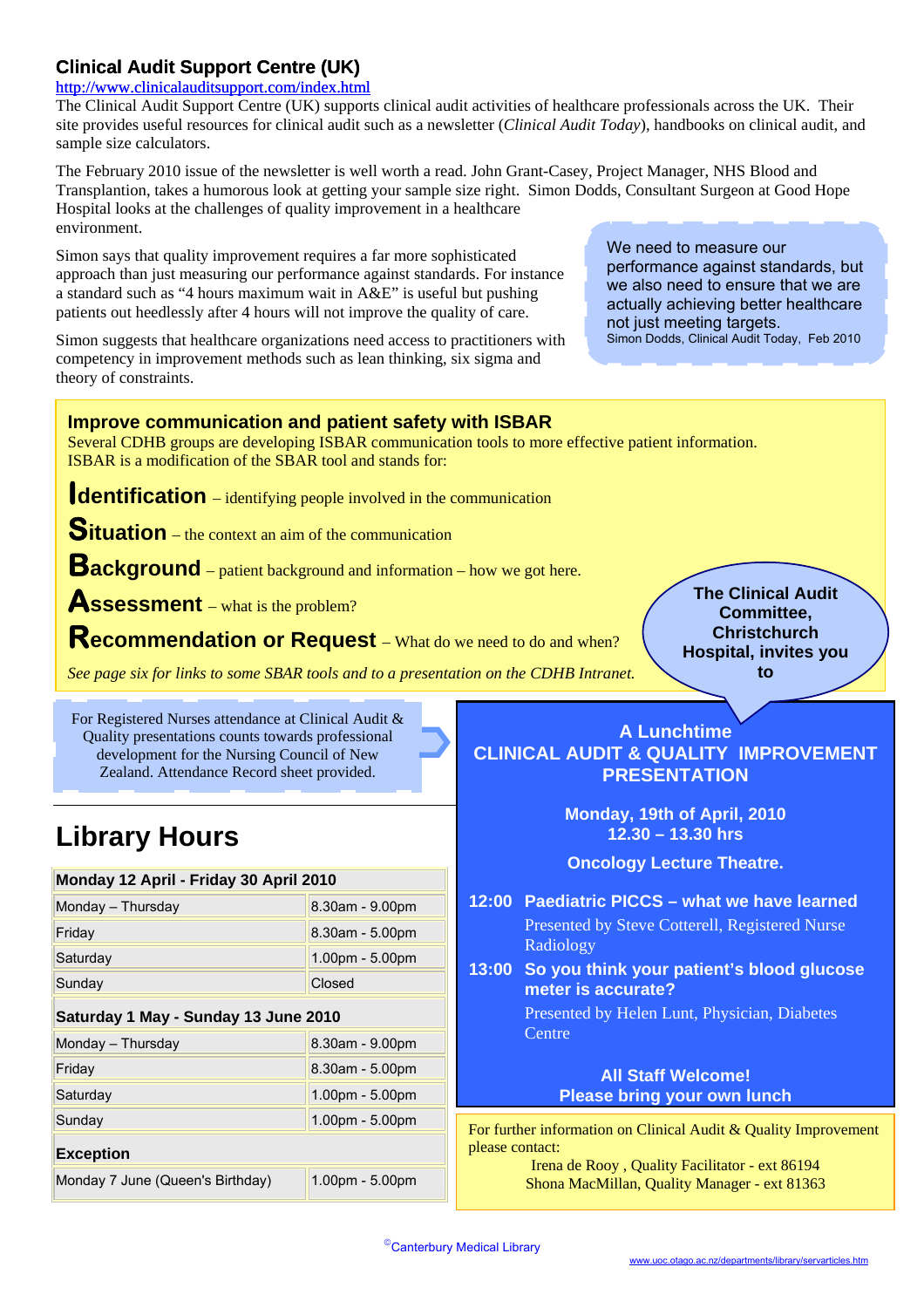# **New print & online books of Interest**

*Some of the new print books may still be on display in the library*

- **1. Communication skills in medicine : promoting patient-centred care.** [Michele Groves and Jennifer Fitzgerald (Eds.)]. East Hawthorn, Vic. : IP Communications, 2010. W 62 C734 2010
- **2. Direct red : a surgeon's story** [Gabriel Weston] London : Jonathan Cape, 2009.

WZ 100 W535 2009

*Described as "A surgeon's view of work in the operating theatre of a British hospital in painfully vivid detail":<http://www.timesonline.co.uk/tol/news/>*

From The Sunday Times

February 1, 2009 Direct Red: A Surgeon's Story Weston



**3. Does improving quality save money? A review of evidence of which improvements to quality reduce costs to health service providers.** [J Øvretveit]. London: the Health Foundation., 2009.

*Online book - See page 6 for a link.* 

**4. Evaluation of a change programme : model of nursing care delivery :** a dissertation submitted in partial fulfilment for the degree of Master of Health Sciences. [Sue Hayward]. Thesis (MHealSc)-- University of Otago, 2009

Canterbury Medical Library Thesis collection

*Ask at the Loans Desk – reference only.* 

- **5. Falls in older people : risk factors and strategies for prevention** [Stephen R. Lord.]. Cambridge : Cambridge University Press, c2007. WA 288 F196 2007
- **6. Heal+h cheque : the truth we should all know about New Zealand's public health system** [Gareth Morgan and Geoff Simmons ; with John McCrystal]. Auckland, N.Z. : Public Interest Publishing, 2009.
- **7. Health and environment in Aotearoa/New Zealand** [Susan Shaw and Bron Deed]. South Melbourne, Vic. : Oxford University Press, 2010.

- **8. Leadership and management in healthcare** [Neil Gopee and Jo Galloway]. Los Angeles ; London : Sage, c2009. W 84.FA1 G659 2009
- **9. Mixed methods research for nursing and the health sciences** [Sharon Andrew and Elizabeth J. Halcomb]. Chichester, U.K. : Wiley-Blackwell Pub., 2009. WY 20.5 M685 2009
- **10.No time to teach? : a nurse's guide to patient and family education** [Fran London]. Philadelphia: Lippincott, c1999.

W 85 L847 1999

**11.Preventing Falls and harm from falls in older people**. Best practice guidelines for Australian hospitals. Canberra : Safety and Quality Council, 2009.



*Online book - See page 6 for a link.* 

**12.Statistics at square one [**M.J. Campbell, T.D.V. Swinscow]. Chichester, UK ; Hoboken, NJ : Wiley-Blackwell/BMJ Books, 2009. HA 29 S978 2009

#### **13.VLADs for dummies**

**[Clinical Practice** Improvement Centre]. Milton, Qld : Wiley Publishing Australia Pty Ltd, 2008

W 84.1 C641 2008 *A VLAD is a type of statistical process control chart that gives a visual presentation of the treatment outcomes for clinical indicators.* 



#### **14.Qualitative research proposals and reports : a guide** [Patricia L. Munhall, Ronald Chenail].



Sudbury, Mass. : Jones and Bartlett Publishers, c2008. WY 20.5 M966 2008

- **15.Using evidence to guide nursing practice** [Mary Courtney, Helen McCutcheon]. Chatswood, N.S.W. : Elsevier Australia, c2010.<br>WA 540.KN4 M848 2009 WY 100.7 U85 2010
	- **16.Write effectively : a quick course for busy health workers** [Tim Albert]. Oxford; New York : Radcliffe Pub.,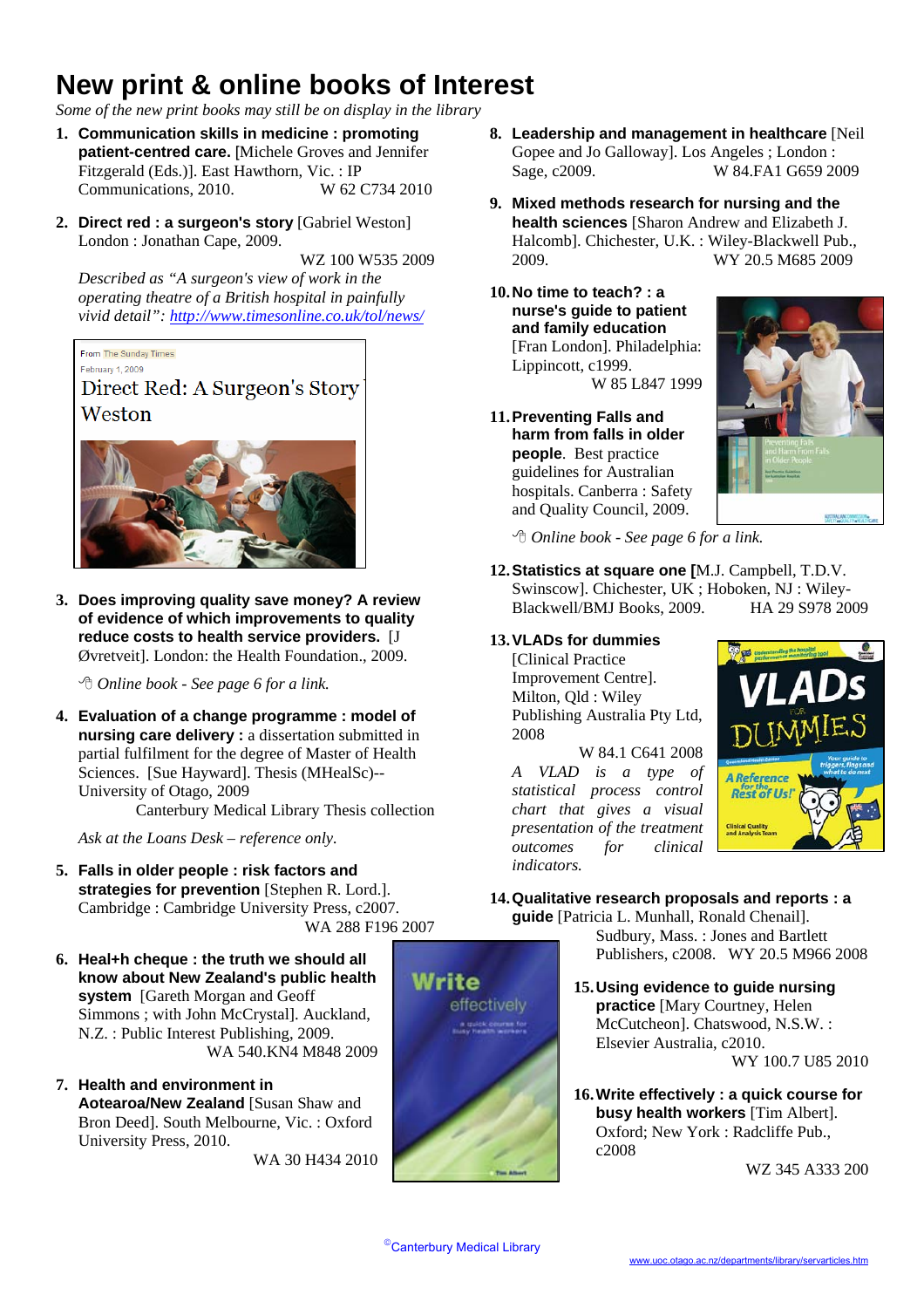## **Articles of Interest**

Articles listed here are available to the Canterbury District Health Board (CDHB) and University of Otago, Christchurch (UOC) staff and students as indicated.

 $\Theta$  Online CDHB and UOC  $\qquad \qquad \blacksquare$  Online UOC only

To access the online articles click on the link below the article or locate the journal using the library's electronic journals portal: <http://www.chmeds.ac.nz/departments/library/index.htm> Or from the CDHB intranet, select the View Library & Manuals option from the CDHB intranet, link through to the Electronic journals portal.

Library members can access all online articles on the Library's public computers (bring a USB memory stick).

**Request a copy:** University of Otago and CDHB staff may use the attached request form to request a photocopy of articles (except those marked  $\blacksquare$ ).

**Balancing "no blame" with accountability in patient safety. 1**  √ि⊓

Wachter RM, Pronovost PJ, Wachter RM, Pronovost PJ New England Journal of Medicine 2009 Oct 1; 361(14):1401-1406. <http://content.nejm.org/cgi/reprint/361/14/1401.pdf>

- **Balancing "no blame" with accountability in patient safety.** *[Response to the article by*  **2**
- *Wachter (above) followed by the author's reply]* Peled H ∽⊕ New England Journal of Medicine 2010 Jan 21; 362(3):275; author reply 275-276.

<http://content.nejm.org/cgi/reprint/362/3/275.pdf>

**Changing culture: a new view of human error and patient safety. 3** 

Wiegmann DA, Dunn WF, Wiegmann DA, Dunn WF ¡ Chest 2010 Feb; 137(2):250-252. *Online University Only* <http://dx.doi.org/10.1378/chest.09-1176> *Print copy in library*

**Creating Quality Evidence Summaries on a Clinician's Schedule. 4** 

 $\Theta$  McGee S, Clark E Journal of Nursing Administration 2010 40(1):7-9. <http://dx.doi.org/10.1097/NNA.0b013e3181c47ced> *Select the option 'OvidSP and Athens'* 

**Development and evaluation of an observational tool for assessing surgical flow disruptions and their impact on surgical performance. 5**  ≁ੋ

Parker SE, Laviana AA, Wadhera RK, Wiegmann DA, Sundt TM, 3rd, Parker SEH, et al. World Journal of Surgery 2010 Feb; 34(2):353-361. <http://ejournals.ebsco.com/Issue.asp?IssueID=1172934>

#### **Diagnostic Errors--The Next Frontier for Patient Safety. 6**

- Rewman-Toker DE, Pronovost PJ JAMA 2009 Mar 11; 301(10):1060. <http://jama.ama-assn.org/cgi/reprint/301/10/1060>
- **Do you hold staff accountable for safety?**  Terry K **7**

### $\bigoplus$  Hospitals and health networks 2010 Feb; 84(2):34-8. <http://zz5mw5zc7z.search.serialssolutions.com/>

#### **How perioperative nurses define, attribute 8**

**causes of, and react to intraoperative nursing**  ∽∩

**errors.**  Chard R AORN Journal 2010 Jan; 91(1):132-145. <http://dx.doi.org/10.1016/j.aorn.2009.06.028> *Select the option 'ScienceDirect'.* 

#### **Implementing a pre-operative checklist to 9**

**increase patient safety: a 1-year follow-up of personnel attitudes.**  −ტ

Nilsson L, Lindberget O, Gupta A, Vegfors M Acta Anaesthesiologica Scandinavica 2010 Feb; 54(2):176-182. *Online University Only*  <http://dx.doi.org/10.1111/j.1399-6576.2009.02109.x> *Print copy in library* 

#### **Improving the patient experience in 10 Canterbury--a vision for the future:** *a recent*

*health showcase in Christchurch has inspired many to think in new ways about how to improve patient care in the region.* **[CDHB Showcase]**  ゆ Manchester A Kai Tiaki: Nursing New Zealand 2010 Feb; 16(1):12(12). <http://zz5mw5zc7z.search.serialssolutions.com/>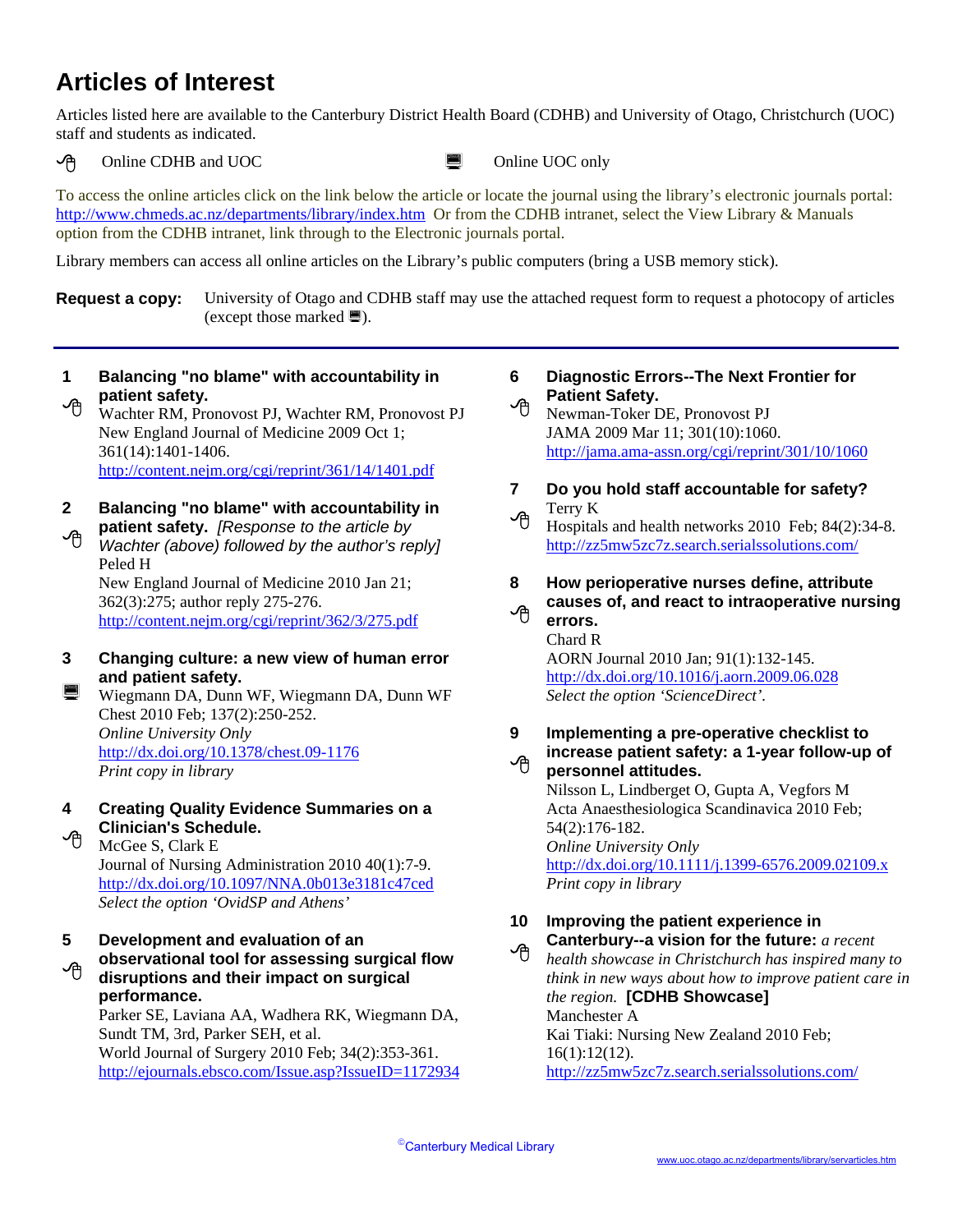**Meta-analysis: Effect of Interactive Communication Between Collaborating Primary Care Physicians and Specialists.** The Chan PS, Jain R, Nallmothu BK, Berg RA, Sasson C **11**  Foy R, Hempel S, Rubenstein L, Suttorp M, Seelig M, Shanman R, et al. Annals of internal medicine 2010 Feb 16; 152(4):247- <http://archinte.ama-assn.org/cgi/reprint/170/1/18> 258. http://www.annals.org/content/152/4/247.full.pdf+html

# 12 Patient Characteristics and the Occurrence of **12 Patient Characteristics and the Occurrence of**

Archives of Surgery 2010 145(2):148-151.

13 **Patient safety at ten: unmistakable progress,**  $\bigoplus$  *Pronovost PJ, Faden RR, Pronovost PJ, Faden RR* **troubling gaps.** JAMA 2009 Aug 26; 302(8):890-891.

Health Affairs 2010 Jan; 29(1):165-173. Patient safety at ten: unmistakable progress, troubling gaps gaps<br> *Online University Only* **Vincent C C** *Vincent C* <http://content.healthaffairs.org/cgi/reprint/29/1/165> Social Science & Medicine 2009, 69(12):1777-9

- **14 The Patient Who Falls: "It's Always a Trade-**
	- JAMA 2010 January 20, 2010; 303(3):258-266. <sup>TH</sup> JAMA 2010 Jan 13; 303(2):159-161.
- **15 Quality and safety in intensive care--A means to an end is critical.**<br><sup>**h**</sup> Hewson-Conroy KM, Elliott D, Burrell AR

Australian Critical Care In Press, Corrected Proof, Available online 18 January 2010 <http://dx.doi.org/10.1016/j.aucc.2009.12.001>

- **16 Rapid response teams: a systematic review and meta-analysis.**
- Archives of Internal Medicine 2010 Jan 11; 170(1):18- 26.

- **17 Safe staffing the key to reducing serious and sentinel events.**
- **Never Events. Kai Tiaki: Nursing New Zealand 2009 Dec; 15(11):7. Fry DE, Pine M, Jones BL, Meimban RJ** <http://zz5mw5zc7z.search.serialssolutions.com/>
	- <http://archsurg.ama-assn.org/cgi/reprint/145/2/148.pdf> **18 Setting priorities for patient safety: ethics, accountability, and public engagement.**
- $\blacksquare$  Wachter RM <http://jama.ama-assn.org/cgi/reprint/302/8/890>
	- **19 Social scientists and patient safety: Critics or contributors?** 
		- <http://dx.doi.org/10.1016/j.socscimed.2009.09.046>
- **off".**<br>
20 Solutions for improving patient safety.<br>  $\begin{matrix}\n\text{C}\n\end{matrix}$  Tinetti ME, Kumar C<br>
14MA 2010 Jan 13: 303(2):159-161
	- <http://jama.ama-assn.org/cgi/content/abstract/303/3/258> <http://jama.ama-assn.org/cgi/content/extract/303/2/159>

## **WHO Patient Safety Curriculum Guide for Medical Schools**

<http://www.who.int/patientsafety/education/curriculum/download/en/index.html>

This Curriculum Guide from the World Health Organisation aims to encourage and facilitate the teaching of patient safety topics to medical students. It is currently undergoing pilot testing in a range of settings globally.

#### **First, do no harm**

*Print copy available from Canterbury Medical Library - Reference Only* This article by by Donna Chisholm (North and South, Mar 2010; n.288:p.56-63) discusses the fact that that one in eight patients admitted to our public hospitals suffer unintended harm.

The Commissioner believes that doctors, nurses and hospital manager try to provide the best care they can. He advises health care staff to treat patients and families honestly and decently. His perception is that patients and their families are immensly forgiving if treated with compassion.

**UNSAFE HOSPITALS and how to fix them** 



©Canterbury Medical Library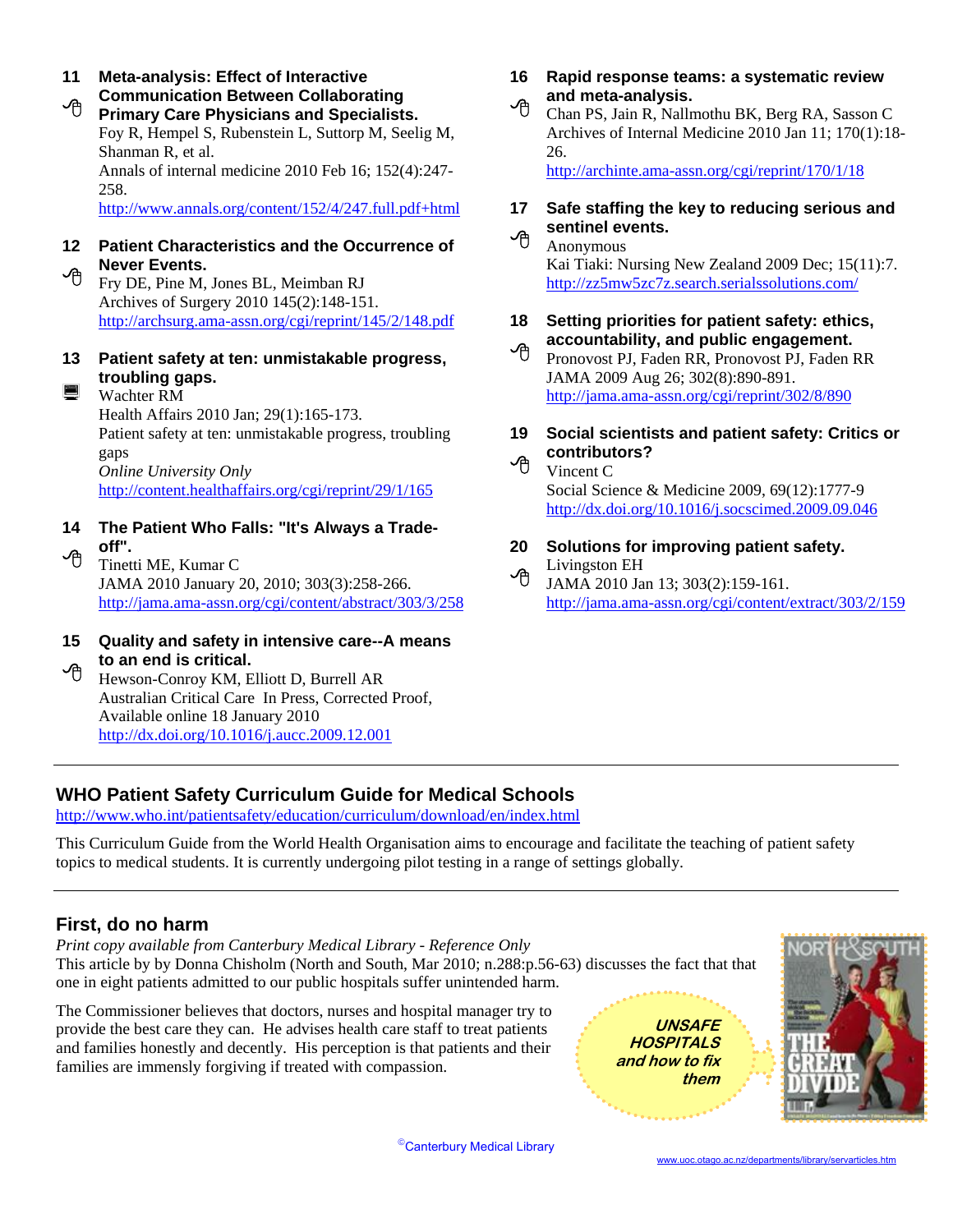# **Websites mentioned in Quality.Net**

Here are the full URLS for the websites mentioned in Quality.Net. Sometimes you will be asked to "Block" or "Allow" a link. This is a security feature but you will need to click on "Allow" in order to see the article.

It can be quite bewildering trying to negotiate through a new website or portal to get to the article you want. If you are having problems phone the library on 80504 or call at the library reference desk for assistance.

**Tip** If you have trouble opening any URLs instead of clicking or double clicking on the URL, try this:

- Right click on your mouse
- Select 'Save Target as ..."
- Open the file that you have saved.

#### **Contact the library Reference Desk for help with electronic resources 03-364-0504 (ext 80504)**

#### **Links for items on PAGE 1**

NHS Evidence <http://www.evidence.nhs.uk/default.aspx>

The Deteriorating Patient

Patient Safety First (Click on the 'Resources' tab for the documentation) [http://www.patientsafetyfirst.nhs.uk](http://www.patientsafetyfirst.nhs.uk/)

Patient Safety First – Deterioration <http://www.patientsafetyfirst.nhs.uk/Content.aspx?path=/interventions/Deterioration/>

The Summary - Reducing Harm from Deterioration <http://www.patientsafetyfirst.nhs.uk/ashx/Asset.ashx?path=/Intervention-support/Prevent-harm-from-deterioration.pdf>

'How to' guide for Reducing Harm from Deterioration

NHS Institute web page on the SBAR communication tool <http://www.institute.nhs.uk/sbar>

THE CHECKLIST: If something so simple can transform intensive care, what else can it do? [http://www.newyorker.com/reporting/2007/12/10/071210fa\\_fact\\_gawande](http://www.newyorker.com/reporting/2007/12/10/071210fa_fact_gawande)

#### **Links for items on PAGE 2**

Clinical Audit Support Centre (UK) <http://www.clinicalauditsupport.com/index.html>

ISBAR – effective and cooperative communication @ CDHB (view this presentation on the CDHB Intranet)

<http://intraweb.cdhb.local/isbar-effective%20and%20cooperative%20communication%20@%20cdhb/isbar.html>

NHS Institute web page on the SBAR communication tool <http://www.institute.nhs.uk/sbar>

SBAR Tools - Institute for Healthcare Improvement <http://www.ihi.org/IHI/Topics/PatientSafety/SafetyGeneral/Tools/>

#### **Links for items on PAGE 3**

Does improving quality save money? A review of evidence of which improvements to quality reduce costs to health service providers. [J Øvretveit]. London: the Health Foundation., 2009. <http://www3.chi.unsw.edu.au/pubs/1OvretHFQPQualitysavingEconQuality09.pdf>

Preventing Falls and harm from falls in older people. Best practice guidelines for Australian hospitals. Canberra : Safety and Quality Council, 2009.

<http://www.health.gov.au/internet/safety/publishing.nsf/Content/FallsGuidelines-AustRACF>

WHO Patient Safety Curriculum Guide for Medical Schools <http://www.who.int/patientsafety/education/curriculum/download/en/index.html>